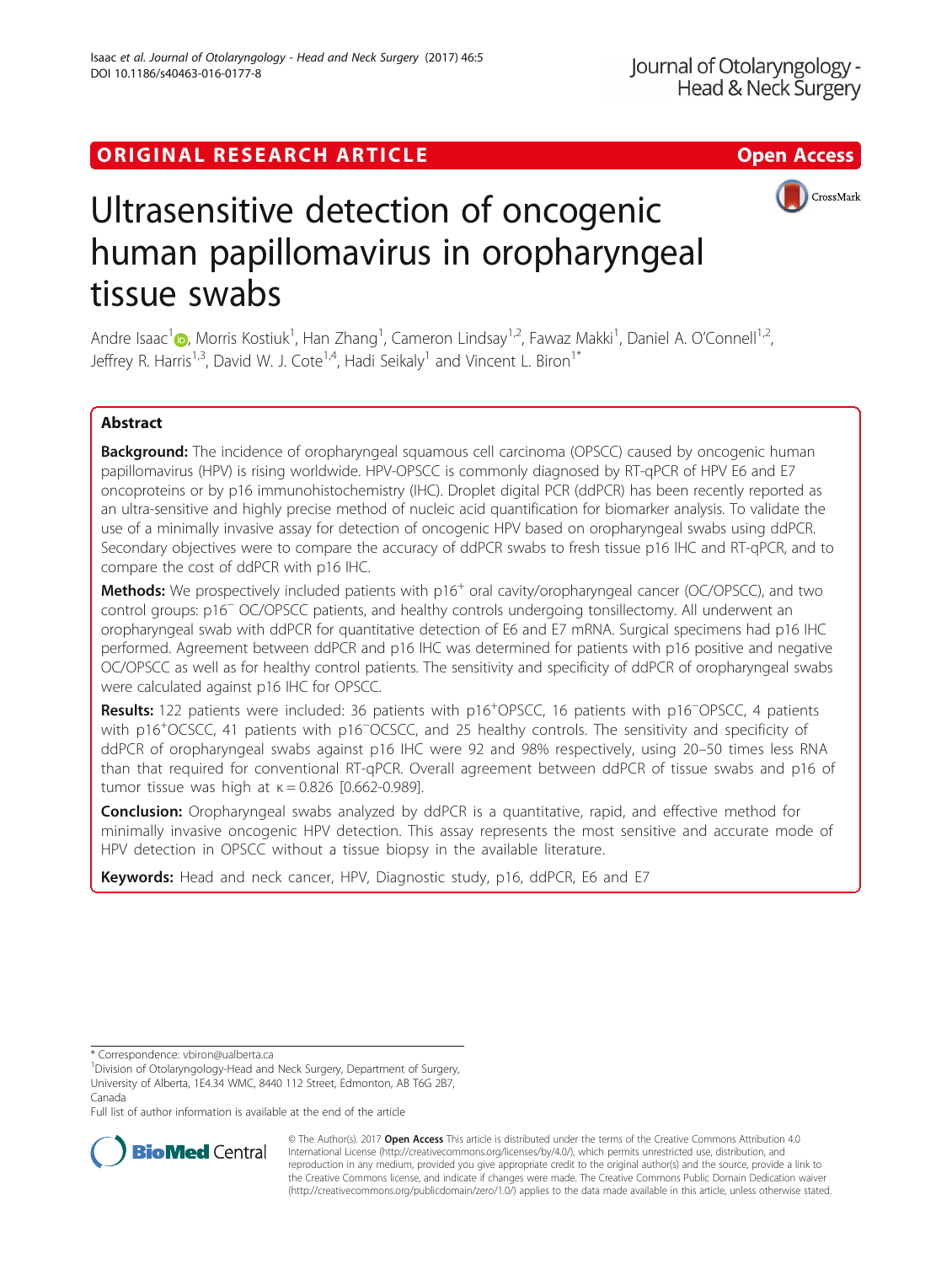### Background

Head and neck squamous cell carcinoma (HNSCC) is now the fifth most common malignancy worldwide [[1\]](#page-5-0). The incidence of oropharyngeal squamous cell carcinoma (OPSCC), a subsite of HNSCC, is rapidly increasing in North America [\[2\]](#page-5-0). Although traditional risk factors for HNSCC include smoking and alcohol use, the rising incidence of OPSCC has been attributed largely to the Human Papillomavirus (HPV) [[3](#page-5-0)–[6\]](#page-5-0). Determining HPV positivity is of critical importance in the diagnosis and management of OPSCC, as HPV positive tumours have unique pathologic and clinical characteristics that have implications for prognosis and treatment decisions [\[3](#page-5-0), [7](#page-5-0)–[10\]](#page-5-0).

The gold standard for determining HPV status in OPSCC is demonstration of oncogenic HPV DNA in fresh tissue using real-time quantitative polymerase chain reaction (RT-qPCR) [[1, 11](#page-5-0), [12](#page-5-0)]. Due to the high cost and specialized equipment required for this method, most centers have adopted p16 immunohistochemistry (p16 IHC) as the preferred method of oncogenic HPV detection, which has become the clinical standard. [[13](#page-5-0)–[17](#page-5-0)] However, p16 IHC is an imperfect surrogate marker for HPV-associated OPSCC. HPV infection is carcinogenic through expression of oncogenic proteins E6 and E7 which cause multiple genetic and metabolic effects within the cell, the most important of which is degradation of tumor suppressor genes including p53 and Rb [[18\]](#page-5-0). By a separate pathway, this results in downstream overexpression of p16. Because p16 overexpression can occur through HPV-independent pathways, p16 IHC can lead to false positives, which could result in erroneous de-intensification of treatment. Although RT-PCR of E6 and E7 can circumvent the limitations of p16 IHC, it also requires adequate nucleic acid sample generally only attainable from tissue biopsy.

Droplet digital polymerase chain reaction (ddPCR) is a relatively novel technique with potential applications for HPV detection in OPSCC. ddPCR is the most accurate and sensitive mode of measuring target nucleic acids quantitatively in the available literature [\[19\]](#page-5-0). ddPCR involves partitioning a single nucleic acid sample in up to 20,000 discrete water-in-oil droplets and performing PCR analysis on each droplet independently, with the results reported digitally and quantitatively. This technique quantifies the absolute amount of target nucleic acid present with greater precision and reproducibility than RT-qPCR [[20](#page-5-0)–[23\]](#page-5-0). ddPCR has been used to quantify gene expression with extremely low copy number [\[24,](#page-5-0) [25\]](#page-6-0), and has demonstrated better diagnostic performance in biomarker analysis than other molecular techniques. [[22](#page-5-0), [26, 27](#page-6-0)] One study made use of ddPCR for detection of oncogenic E6/ E7 mRNA in fresh tissue OPSCC specimens and found 100% sensitivity compared to p16 IHC using target RNA 20–50 times lower than reported for RT-qPCR [\[28\]](#page-6-0).

Because of the accuracy and ultra-sensitivity of ddPCR for identification of oncogenic HPV E6/E7 mRNA, we hypothesized that ddPCR can be used for detection of oncogenic HPV in OPSCC using oral/oropharyngeal swabs as opposed to fresh tissue. The ability to detect oncogenic HPV without a tissue biopsy would have important implications for diagnosis, post-treatment surveillance, and screening of patients with OPSCC.

The purpose of this study was to validate the use of a novel minimally-invasive assay for detection of oncogenic HPV based on oral/oropharyngeal swabs using ddPCR. Our secondary objectives were to compare the accuracy of ddPCR swabs to fresh tissue p16 IHC, and to report the cost of ddPCR.

#### **Methods**

This was a single-center prospective cohort validation study at a tertiary care Otolaryngology-Head and Neck Surgery referral center in Edmonton, AB, Canada. Health research ethics board approval was obtained from the University of Alberta prior to commencement of the study (Pro00057994).

#### **Participants**

Participants were recruited at initial presentation to the University of Alberta Otolaryngology-Head and Neck Surgery Clinic between February 2015 and March 2016. Adult patients with biopsy-confirmed oral cavity or oropharyngeal squamous cell carcinoma (OC/OPSCC) were identified. Patients who had previous treatment for HNSCC, those that were unable to undergo an oropharyngeal swab, patients for which pathology report or p16 IHC was unavailable, patients with unknown primary tumours, and improperly processed samples were excluded. The reason for including OCSCC patients in addition to OPSCC was to be able to compare ddPCR and p16 in a subgroup of patients for which p16 is an especially poor marker of HPV infection, in order to determine the enhanced specificity of ddPCR for HPV oncogenesis.

The control group was recruited from patients who were being consented for tonsillectomy for a benign indication (ex: recurrent tonsillitis or obstructive sleep apnea). Patients were excluded from the control group if they had a previous history of HNSCC.

#### Oral/oropharyngeal swabs

Each participant underwent an oral/oropharyngeal swab using a 10 cm cotton-tip applicator by a staff Otolaryngologist (VB, HS, JH, or DO). Two swabs were performed on each patient. For patients with a clinically evident oral/oropharyngeal tumour, one swab was taken from the tumour, and the second swab was taken from the oropharynx (a single swab that was brushed against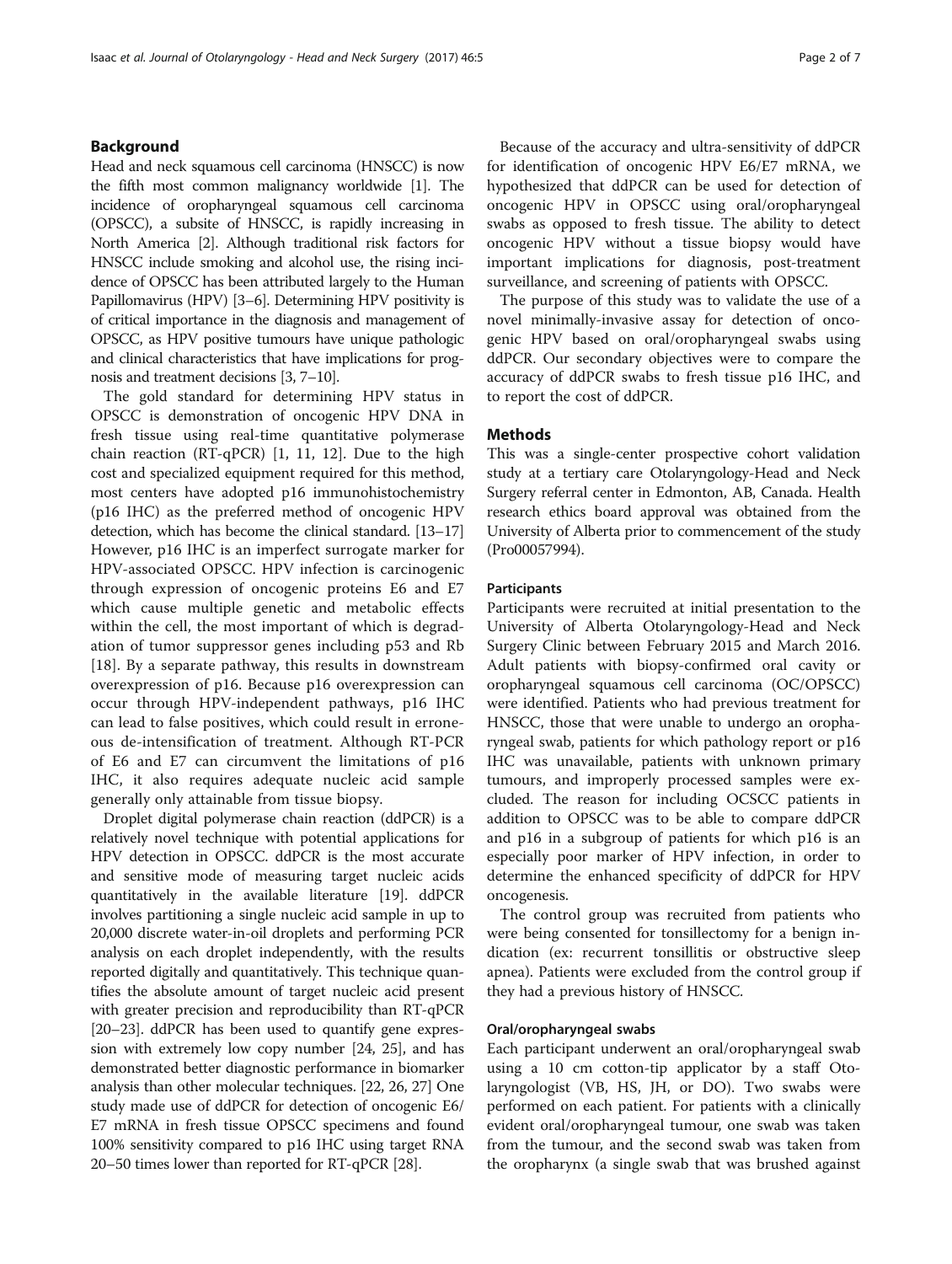the tonsils, base of tongue, soft palate, and posterior pharyngeal wall subsites). For control patients, two swabs were taken both from the oropharyngeal subsites listed above (each swab was brushed against all of the subsites listed above). The swab tips were immediately placed in 3 mL of RNAlater (Ambion-Thermo Fisher Scientific, Waltham, MA, USA) and stored at room temperature (RT) for up to 24 h, then at 4  $\degree$ C for up to 7 days prior to RNA extraction.

#### Tissue pathology and p16 IHC

Each patient with an oral/oropharyngeal tumour underwent pan-endoscopy with biopsy of the tumour as per standard clinical practice. Pathology was reported by a head and neck pathologist at the University of Alberta to confirm the diagnosis of SCC. p16 IHC was performed on representative 4 μm sections cut from formalin-fixed, paraffin-embedded tissue blocks using a monoclonal antibody to p16, as per established guidelines [\[29](#page-6-0)]. For control patients, tonsil specimens were sent for pathologic analysis at the time of tonsillectomy and were interpreted by an anatomic pathologist at the University of Alberta to confirm the diagnosis of non-malignant tonsil tissue. P16 was not performed if the tissue was deemed benign, since the significance of p16 in the absence of carcinoma is unclear. Instead, these patients were used as negative controls.

#### RNA extractions and cDNA synthesis

RNA was extracted from tumor tissue using the RNeasy Mini Kit (Qiagen, Germantown, MD, USA) following the manufacturer's protocol. Salivary swab samples were vortexed in 15 mL conical tubes containing 3 mL of RNAlater and centrifuged at 3000 x g for 10 min. The RNAlater was then aspirated and cell pellet was resuspended in 350 μL of buffer RLT containing 40 mM DTT. RNA was eluted from the mini column with 35 μL of RNAse free water. RNA concentration was quantified using the Qubit RNA HS assay kit on a Qubit 2.0 fluorometer.

Extracted RNA (100–200 ng) was used to synthesize cDNA using the iScriptTM Reverse Transcription Supermix for RT-qPCR (BIO-RAD) as per the manufacturer's protocol. Following the reaction the cDNA was diluted with 0.125 mM EDTA pH 8.0 to 0.5 ng/μl and either stored at −20 °C or used directly for ddPCR.

#### Droplet digital PCR

All ddPCR reactions were performed by MK, who was blinded to the patient group, pathology, and p16 IHC status of participant samples. ddPCR was carried out using the ddPCRTM Supermix for Probes (No dUTP) (BIO-RAD, Mississauga, ON, CAN), the QX200TM Droplet Generator (catalog #186-4002 BIO-RAD), the

QX200 Droplet Reader (catalog #186-4003 BIO-RAD) the C1000 TouchTM Thermal Cycler (catalog #185-1197 BIO-RAD) and the PX1TM PCR Plate Sealer (catalog #181-4000 BIO-RAD) as per manufacturer's instructions. Reactions were set up following the manufacturer's protocols using 12 μl/reaction of 2x ddPCR Supermix for Probes (No dUTP), 1.2 μL/reaction of 20x target primers/ probe (FAM or HEX, BIO-RAD), 1.2 μL/reaction 20x reference primers/probe (FAM or HEX, BIO-RAD), 2.4 μL cDNA (at 0.5 ng/μl) and 7.2 μl H2O. Human EEF2 primers/probes (BIO-RAD) were used as an internal reference standard and indirect indicator of nucleic acid stability in participant samples. HPV E6 and E7 ddPCR detection was performed using the following primer/probe sequences generated by BIO-RAD [[30](#page-6-0)], adapting primer sequences from HPV E6: forward sequence, 5′-TCAGG ACCCACAGGAGCG-3′, reverse sequence, 5′-CCTCA CGTCGCAGTAACTGTTG-3′, probe (FAM-labeled) sequence, 5′-CAGAAAGTTACCACAGTTATGCACAGA GCT-3′. HPV E7: forward sequence, 5′-CCGGACAGA GCCCATTACAA -3′, reverse sequence, 5′-CGAATGT CTACGTGTGTGCTTTG -3′, probe (HEX-labeled) sequence, 5′-CGCACAACCGAAGCGTAGAGTCACAC T -3′. Reactions were set up in a 96 well plate, mixed using a Mixmate Vortex Shaker (Eppendorf, Mississauga, ON, CAN) and 20 μl of the reaction mixture was transferred to DG8TM Cartridge for QX200/QX100 Droplet Generator (catalog #186-4008 BIO-RAD) followed by 70 μl of Droplet Generation Oil for Probes (catalog #186-3005 BIO-RAD) into the oil wells, according to the QX200 Droplet Generator Instruction Manual (#10031907 BIO-RAD). Following droplet generation, 40 μL of the reaction was transferred to wells of a 96 well plate. The plates were sealed and the reactions were carried out in the thermocycler using the following parameters: Step 1) 95 °C for 10 min, Step 2) 94 °C for 30 s and 60 °C for 1 min (Step 2 repeat 39 times for a total of 40), Step 3) 98 °C for 10 min and Step 4) 4 °C infinite hold. All steps had a ramp rate of 3 °C/s. Following thermocycling the reactions were read in the QX200 Droplet Reader and the RNA targets were quantified using the QuantaSoftTM Software (BIO-RAD). HPV E6 and E7 positivity was determined using automated cutoff values relative to control as previously described [\[28](#page-6-0)]. Samples with > 2 droplets in the positive range for E6 or E7 were considered positive. Samples with < 20 positive droplets were re-analyzed to ensure these low copy number samples were not due to cross-contamination.

#### Validation of ddPCR sensitivity against RT-qPCR

As previously shown in other studies, we confirmed the enhanced sensitivity of ddPCR over RT-qPCR using decreasing concentrations of target RNA for EEF2 and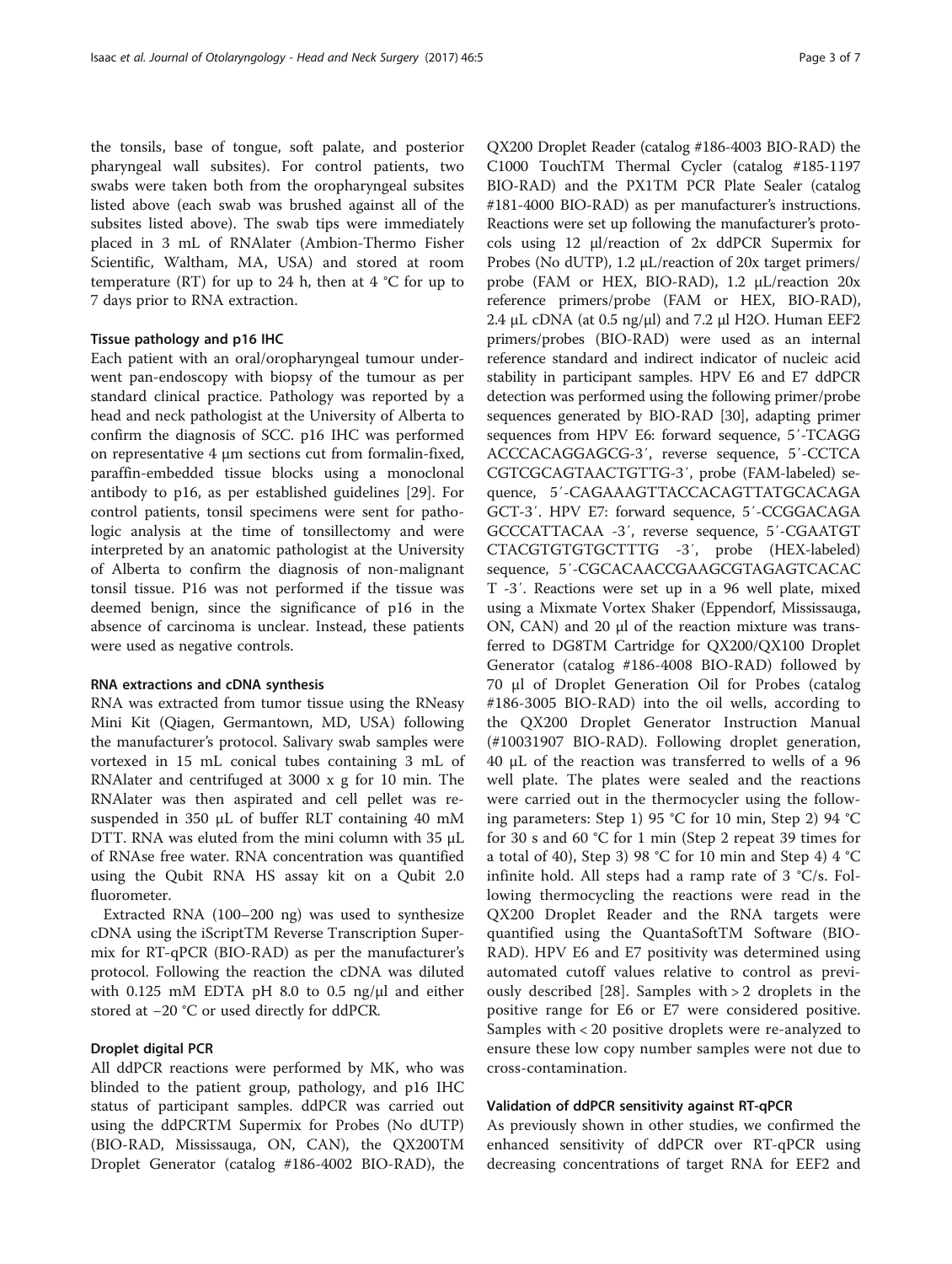E7 (see Additional file [1](#page-5-0): Table S1). As recommended by the manufacturer (BioRAD), the same EEF2 and E7 primer/probe sets used in ddPCR were used for qRT-PCR with optimized annealing temperatures. RT-qPCR was performed as follows: RNA (100 ng) was used to synthesize cDNA using the iScriptTM Reverse Transcription Supermix for RT-qPCR (BIO-RAD) as per the manufacturer's protocol in a 20 ul reaction. The resulting cDNA was diluted to 1.25 ng/ul, 0.125 ng/ul and 0.0125 ng/ul with water and these dilutions were used to load 10 ng, 1.0 ng and 0.1 ng respectively into reaction wells for either the qPCR or ddPCR. 20 ul final qPCR reactions were set up following the manufacturer's protocols using 10 ul/reaction of 2x iTaqTM Universal Probes Supermix (BIO-RAD), 1 ul/reaction of 20x target primers/probe (FAM or HEX, BIO-RAD), 1 ul/reaction 20x reference primers/probe (FAM or HEX, BIO-RAD) and 8 ul of cDNA. Reactions were carried out in the CFX96 Touch™ Real-Time PCR Detection System using the "Prime PCR" Manufacturer's program with the following parameters: Step 1) 95 ° C for 2 min, Step 2) 95 ° C for 5 s and 60 ° C for 30 s (Step 2 repeat 39 times for a total of 40), Step 3) 95  $\degree$  C for 5 s.

#### Data analysis

Descriptive statistics were performed to determine the proportion of patients recruited with p16 positive vs. negative OC/OPSCC. Agreement between ddPCR and p16 IHC was determined for patients with p16 positive and negative OC/OPSCC as well as for healthy control patients. The sensitivity and specificity of ddPCR of oropharyngeal swabs were calculated against p16 IHC for OPSCC.

#### Results

122 patients met the inclusion and exclusion criteria and were prospectively enrolled in the study. These patients are summarized in Table 1. There were 36 patients with p16 positive OPSCC (p16<sup>+</sup>OPSCC), 16 patients with p16 negative OPSCC (p16<sup>−</sup>OPSCC), 4 patients with p16<br><sup>+</sup>OCSCC and 41 patients with p16<sup>−</sup>OCSCC 25 patients OCSCC, and 41 patients with p16<sup>−</sup> OCSCC. 25 patients were healthy controls. The mean concentration of RNA obtained from oral/oropharyngeal swabs was 5.31 μg/mL (range 2.2-12.1 μg/mL). The minimum target RNA required per reaction was  $\leq 1$  ng.

33/36 (92%) of patients with p16<sup>+</sup> OPSCC tested positive for E6/E7 by ddPCR (Table 2). One patient with p16 − OPSCC tested positive for E6/E7 by ddPCR. The sensitivity of ddPCR of oropharyngeal swabs against fresh tissue p16 IHC was 92%. All 4 patients with p16 + OCSCC tested negative for E6/E7 by ddPCR, as did all 41 patients with p16<sup>−</sup> OCSCC (Table [3\)](#page-4-0). All 25 healthy control patients tested negative for E6/E7 by ddPCR, for an overall specificity of 98% for OPSCC. The agreement

|  |  |  | Table 1 Patient demographics and diagnoses |
|--|--|--|--------------------------------------------|
|--|--|--|--------------------------------------------|

| Patient Variable               |                | Number of patients (%) $n = 122$ |
|--------------------------------|----------------|----------------------------------|
| Mean Age $\pm$ SD              |                | $57 \pm 15$ years                |
| Males                          |                | 74 (67%)                         |
| Oropharyngeal SCC              | $p16 +$        | 36 (30%)                         |
|                                | p16 -          | 16 (13%)                         |
| Oral Cavity SCC                | p16 +          | 4 (3%)                           |
|                                | p16 -          | 41 (34%)                         |
| T stage (SCC patients only)    | Τ1             | 19 (20%)                         |
|                                | T <sub>2</sub> | 24 (25%)                         |
|                                | T <sub>3</sub> | 15 (15%)                         |
|                                | T4             | 39 (40%)                         |
| Smoking History (all patients) |                | 46 (38%)                         |
| Normal tonsil                  |                | 25 (20%)                         |
| SCC squamous cell carcinoma    |                |                                  |

between ddPCR and p16 via unweighted kohen's kappa was  $\kappa = 0.826$  [0.662-0.989]

The cost of p16 IHC across the province of Alberta is \$31.10/slide, with a minimum of 2 slides required per patient ( $\geq$  \$62.10/patient). In comparison, the total cost of HPV E6/E7 ddPCR including technical labour was estimated to be \$20.45 per patient sample.

#### **Discussion**

The incidence of HPV-related OPSCC is rapidly growing and poses challenges for diagnosis and management. Accurate determination of HPV status in patients with OPSCC is therefore critical. Performing HPV testing using a method that is cost effective and minimally invasive while maintaining adequate sensitivity has many potential applications. The method presented here is to our knowledge the most sensitive method of diagnosing oncogenic HPV mRNA without a tissue biopsy reported to date. Every swab performed in this study yielded adequate RNA for amplification, with 1 ng of RNA/reaction required for robust ddPCR results. This is an order of magnitude less than the 20–50 ng/reaction of RNA that is normally required for RT-qPCR [\[30](#page-6-0)–[33\]](#page-6-0). This is also to our knowledge the first study to compare noninvasive oncogenic HPV detection with the clinical reference standard of p16 IHC. In addition to the greater specificity of using an HPV-specific assay, our cost

Table 2 p16 IHC and ddPCR E6/E7 Results in Patients with OPSCC

|           | $p16 +$ | $p16 -$ | Totals |
|-----------|---------|---------|--------|
| $ddPCR +$ | 33      |         | 34     |
| $ddPCR -$ |         | 15      | 18     |
| Totals    | 36      | 16      |        |

IHC immunohistochemistry, ddPCR droplet digital polymerase chain reaction, OPSCC oropharyngeal squamous cell carcinoma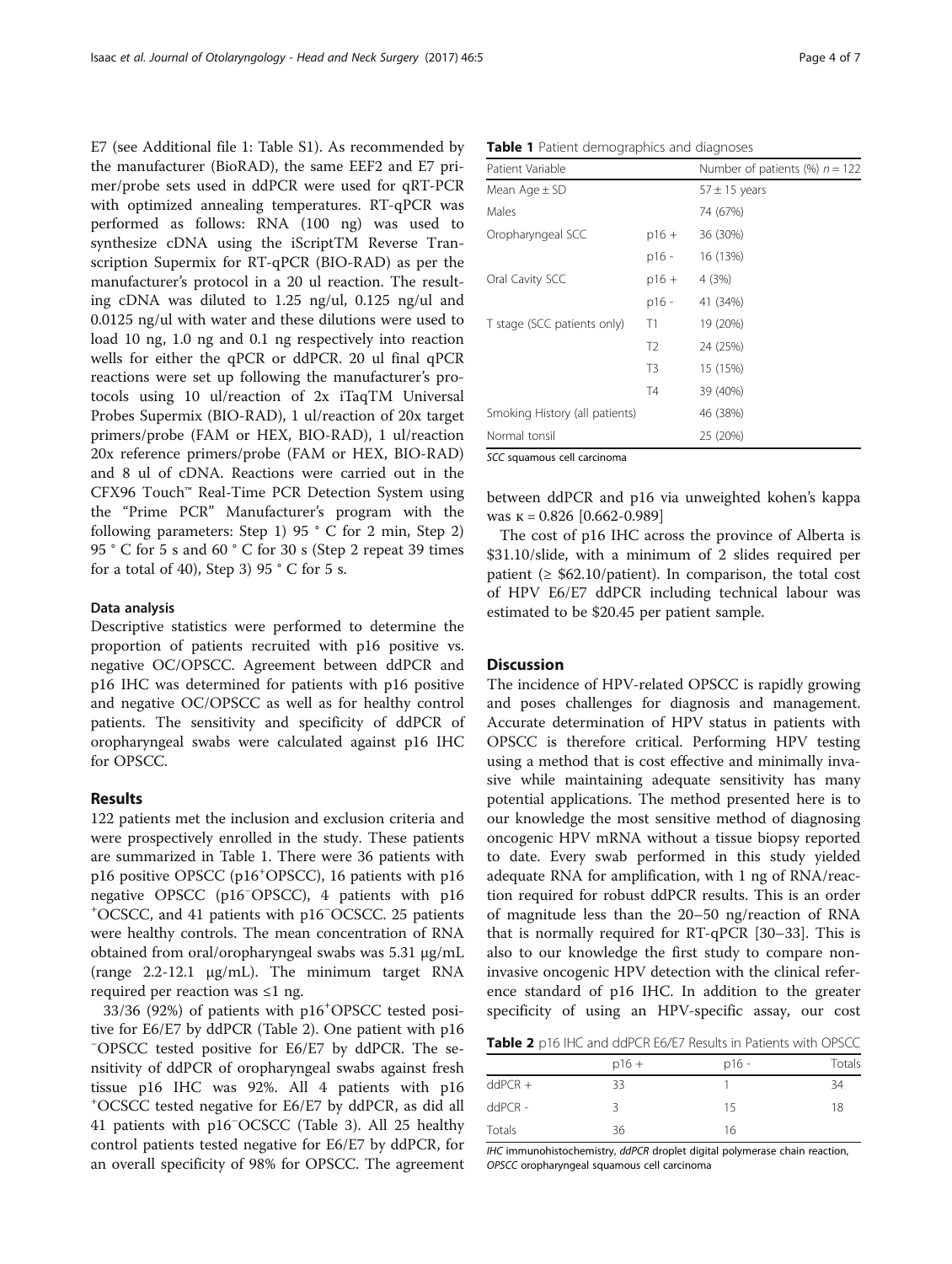|           | $p16 +$ | $p16 -$ | Totals |
|-----------|---------|---------|--------|
| $ddPCR +$ |         | $^{()}$ |        |
| ddPCR -   |         | 41      | 45     |
| Totals    |         | 41      |        |

<span id="page-4-0"></span>Table 3 p16 IHC and ddPCR E6/E7 Results in Patients with OCSCC

IHC immunohistochemistry, ddPCR droplet digital polymerase chain reaction, OCSCC oral cavity squamous cell carcinoma

analysis demonstrates a significant cost-savings of ddPCR over p16 IHC for determining HPV status in OPSCC.

Overall our results demonstrated excellent sensitivity in detecting oncogenic HPV in oropharyngeal swabs without a biopsy, as 92% of p16<sup>+</sup> OPSCC tested positive by ddPCR. The three patients with p16<sup>+</sup>OPSCC that tested negative for E6/E7 by ddPCR may in fact highlight the limitations of p16 IHC as a surrogate marker for HPV, as these three patients were older and had significant smoking and alcohol use histories, and thus may have had disease that was unrelated to HPV. While studies have suggested that p16 is itself an important prognostic marker independent of HPV infection in OPSCC [[13,](#page-5-0) [34](#page-6-0)], others have questioned the prognostic utility of p16 in HPV negative tumors [\[35](#page-6-0)], and have demonstrated improved prognostication when HPV-specific tests are used [\[36\]](#page-6-0). Robinson et al. argued that HPVspecific testing remains essential in OPSCC regardless of p16 status [\[37](#page-6-0)].

Our results also demonstrated a high degree of accuracy in determining HPV status in OCSCC, as all 4 patients with p16<sup>+</sup> OCSCC tested negative for E6/E7 by ddPCR. Other studies have shown that non-OPSCC that are p16 positive are usually unrelated to HPV, and that p16 positivity does not purport a better prognosis in non-OPSCC, and may in fact yield a worse prognosis in these patients [\[38](#page-6-0)–[41\]](#page-6-0). This adds to the clinical utility of using HPV-specific ddPCR as opposed to or in addition to p16 IHC in both OPSCC and non-OPSCC.

The fact that the assay we have described yielded excellent sensitivity without the need for a tissue biopsy has several important implications, the most immediately relevant of which may be for post-treatment surveillance. One recent study claimed to be able to predict recurrence of OPSCC earlier using salivary rinses for detection of oncogenic HPV [[42\]](#page-6-0), however this assay was limited by a lack of sensitivity due to the large amount of RNA required for RT-qPCR. A similarly designed study by Chuang et al. reported a sensitivity of 50% in predicting recurrent OPSCC using oral rinses for HPV DNA using RT-qPCR, although this study only included 4 patients with recurrent OPSCC [[43](#page-6-0)]. Ahn et al. also used oral rinses for HPV DNA to predict recurrent OPSCC and found that when combined with plasma RT-qPCR, a sensitivity of almost 70% could be achieved; however, the pre-treatment sensitivity of oral rinses was only 53% [[30](#page-6-0)]. With the significantly improved sensitivity of the novel assay we have described, post-treatment surveillance may be more effective using regular oropharyngeal swabs to detect E6/E7 via ddPCR. The use of ddPCR for post-treatment surveillance needs further research however before this can be recommended or widely utilized.

Other studies that have attempted to determine HPV status using oral rinses and various PCR-based assays in a diagnostic fashion as opposed to post-treatment surveillance have reported similarly low sensitivities. Both Zhao et al. and Nordfors et al. compared RT-qPCR in oral rinses with tissue biopsies in patients with OPSCC and reported sensitivities of 30 and 68% respectively for HPV 16 DNA [[44](#page-6-0), [45\]](#page-6-0). With the improved sensitivity provided by our ddPCR-based assay, clinicians may be able to use the information diagnostically to make a diagnosis of HPV-related OPSCC sooner. This is particularly useful in settings where a biopsy may be difficult to obtain, or as part of the workup for an unknown primary tumor. Moreover, with the rising prevalence of HPV-related OPSCC, our ddPCR assay may be a viable mode of screening high-risk patient groups for early detection or prevention of OPSCC in the future. Fahkry et al. attempted to validate a "cervical pap smearequivalent" test for early detection of HPV-related OPSCC using a combination of oral rinses and tonsillar brush biopsies via RT-qPCR; however, they concluded that it was not feasible due to the lack of correlation between HPV DNA detection and cellular atypia [[46](#page-6-0)]. The authors postulated that this was due to the difficulty in detecting HPV DNA that may be replicating deep within the tonsillar crypt epithelium, a problem that could potentially be solved by an ultra-sensitive ddPCR-based assay.

This study had limitations, which included a single center experience and a relatively small sample size especially for p16<sup>+</sup>OCSCC and p16<sup>-</sup>OPSCC. Our sensitivity and specificity data also need to be interpreted cautiously, as these were calculated against the results of p16 IHC, which is itself known to be a surrogate marker; however, our aim was to demonstrate the sensitivity of a swab-based assay against the mostly widely-used tissue-based assay for determining HPV status. We also only tested for HPV 16 as in other studies; however, HPV 16 is known to cause more than 95% of HPV-related OPSCC [\[46\]](#page-6-0). We plan to expand our assay to test for HPV 18 in addition to HPV 16.

#### Conclusion

Oropharyngeal swabs analyzed by ddPCR is a quantitative, rapid, and cost-effective method for minimally invasive oncogenic HPV detection. This assay represents the most sensitive and accurate mode of HPV detection in OPSCC without a tissue biopsy in the available literature, and has several potential applications for both diagnosis and disease surveillance.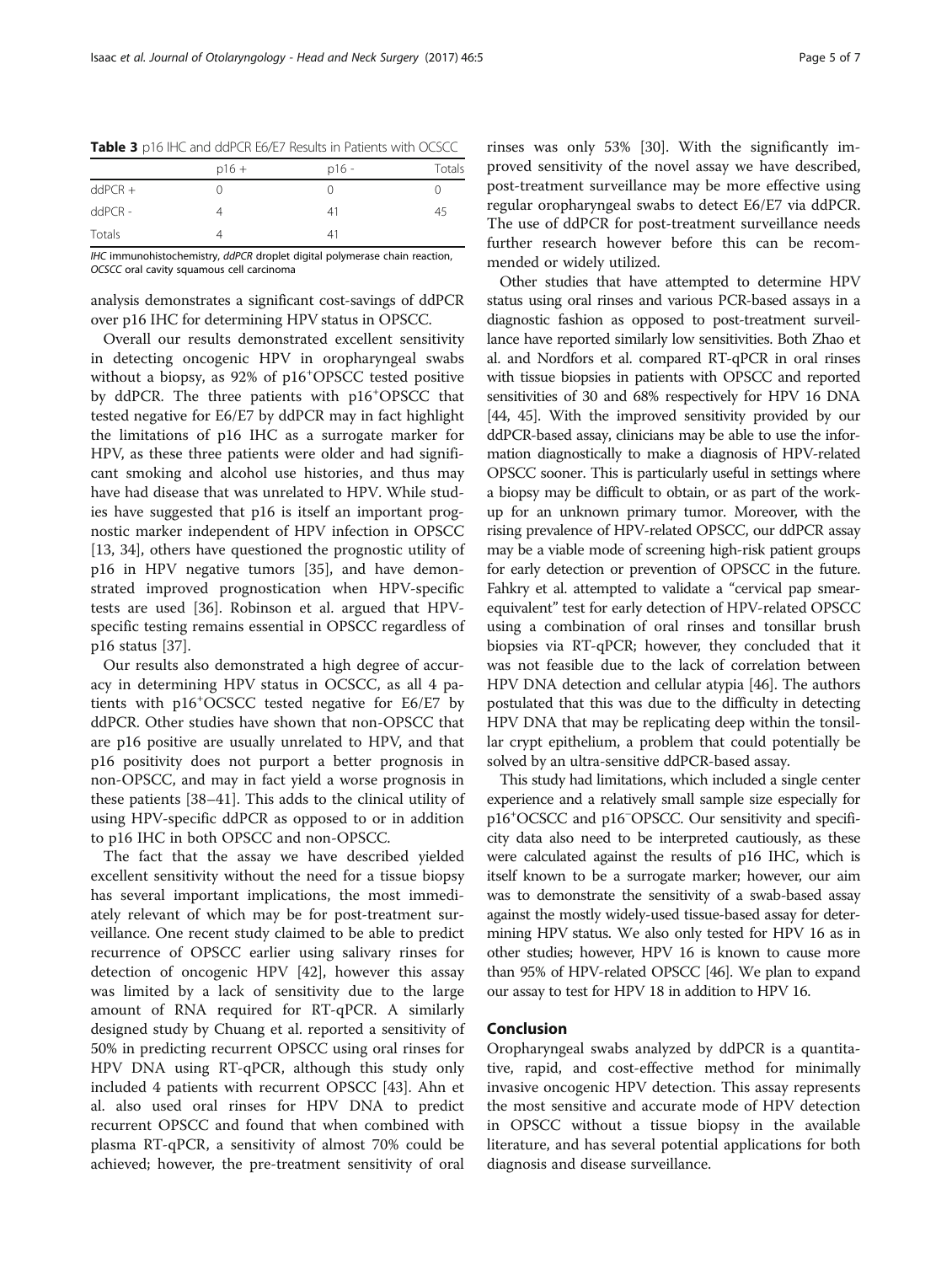## <span id="page-5-0"></span>Additional file

[Additional file 1: Table S1.](dx.doi.org/10.1186/s40463-016-0177-8) Sensitivity of ddPCR and RT-qPCR for detection of target EEF2 and E7 RNA in serially diluted samples. (DOC 82 kb)

#### Abbreviations

ddPCR: Droplet digital polymerase chain reaction; HNSCC: Head and neck squamous cell carcinoma; HPV: Human papillomavirus; IHC: Immunohistochemistry; OCSCC: Oral cavity squamous cell carcinoma; OPSCC: Oropharyngeal squamous cell carcinoma; RT-qPCR: Real time quantitative polymerase chain reaction

#### Funding

This research was supported by grants from the Alberta Head and Neck Center for Oncology and Reconstruction (AHNCOR) Foundation, the University of Alberta Hospital Foundation and the University of Alberta Department of Surgery Clinical Research Grant.

#### Authors' contributions

AI helped design the study, recruited participants, collected patient specimens, analyzed the results, wrote the initial draft of the manuscript, and edited and approved the final version of the manuscript in its current form. MK performed the majority of ddPCR and RT-qPCR assays, oversaw many of the technical aspects of the study. HZ assisted in study design, recruited participants, collected patient specimens, and edited and approved the final version of the manuscript in its current form. CL assisted with RNA extractions and ddPCR. FM recruited participants, collected patient specimens, and edited and approved the final version of the manuscript in its current form. DAOC recruited participants, collected patient specimens, contributed to study design, and edited and approved the final version of the manuscript in its current form. JRH recruited participants, collected patient specimens, contributed to study design, and edited and approved the final version of the manuscript in its current form. DWJC recruited participants, collected patient specimens, contributed to study design, and edited and approved the final version of the manuscript in its current form. HS recruited participants, collected patient specimens, contributed to study design, and edited and approved the final version of the manuscript in its current form. VLB conceived the study, oversaw the design of the study, oversaw all clinical and technical aspects of the study, recruited participants, collected patient specimens, helped analyze the data, provided guidance in the initial draft of the manuscript, and edited and approved the final version of the manuscript in its current form. All authors read and approved the final manuscript.

#### Competing interests

None.

#### Consent for publication

Informed written consent was obtained from each participant involved in the study.

#### Ethics approval and consent to participate

Prior to commencement, ethics approval was obtained from the University of Alberta Health Research Ethics Board (Biomedical Panel) Pro00057994.

#### Author details

<sup>1</sup> Division of Otolaryngology-Head and Neck Surgery, Department of Surgery, University of Alberta, 1E4.34 WMC, 8440 112 Street, Edmonton, AB T6G 2B7, Canada. <sup>2</sup>1E4 WMC, 8440 112 Street, Edmonton, AB T6G 2B7, Canada. <sup>3</sup>1E4.29 WMC 8440 112 Street, Edmonton, AB T6G 2A1, Canada. <sup>4</sup>1E4 WMC 8440 112 Street, Edmonton, AB T6G 2A1, Canada.

#### Received: 21 July 2016 Accepted: 6 December 2016 Published online: 14 January 2017

#### References

1. Hayes DN, Van Waes C, Seiwert TY. Genetic landscape of human papillomavirus-associated head and neck cancer and comparison to tobacco-related tumors. J Clin Oncol. 2015;33(29):3227–34. doi[:10.1200/](http://dx.doi.org/10.1200/JCO.2015.62.1086) [JCO.2015.62.1086.](http://dx.doi.org/10.1200/JCO.2015.62.1086)

- 2. Chaturvedi AK, Engels EA, Pfeiffer RM, et al. Human papillomavirus and rising oropharyngeal cancer incidence in the United States. J Clin Oncol. 2011;29(32):4294–301. doi[:10.1200/JCO.2011.36.4596](http://dx.doi.org/10.1200/JCO.2011.36.4596).
- 3. Lowy DR, Munger K. Prognostic implications of HPV in oropharyngeal cancer. N Engl J Med. 2010;363(1):82–4. doi[:10.1056/NEJMe1003607.](http://dx.doi.org/10.1056/NEJMe1003607)
- 4. Marklund L, Hammarstedt L. Impact of HPV in oropharyngeal cancer. J Oncol. 2011. doi:[10.1155/2011/509036.](http://dx.doi.org/10.1155/2011/509036)
- 5. Osazuwa-Peters N. Human papillomavirus (HPV), HPV-associated oropharyngeal cancer, and HPV vaccine in the United States-Do we need a broader vaccine policy? Vaccine. 2013;31:5500–5. doi[:10.1016/j.vaccine.2013.09.031](http://dx.doi.org/10.1016/j.vaccine.2013.09.031).
- Shaw R, Robinson M. The increasing clinical relevance of human papillomavirus type 16 (HPV-16) infection in oropharyngeal cancer. Br J Oral Maxillofac Surg. 2011;49(6):423–9. doi[:10.1016/j.bjoms.2010.06.023.](http://dx.doi.org/10.1016/j.bjoms.2010.06.023)
- 7. Biron VL, Mohamed A, Hendzel MJ, Underhill DA, Seikaly H. Epigenetic differences between human papillomavirus-positive and -negative oropharyngeal squamous cell carcinomas. J Otolaryngol - Head Neck Surg. 2012;41(SUPPL. 1). doi[:10.2310/7070.2011.110087.](http://dx.doi.org/10.2310/7070.2011.110087)
- Seikaly H, Biron VL, Zhang H, et al. Role of primary surgery in the treatment of advanced oropharyngeal cancer. Head Neck. 2015. doi[:10.1002/hed.24042](http://dx.doi.org/10.1002/hed.24042).
- 9. Xu CC, Biron VL, Puttagunta L, Seikaly H. HPV Status And Second Primary Tumours In Oropharyngeal Squamous Cell Carcinoma. J Otolaryngol - Head Neck Surg. 2013;42. Doi[:10.1186/1916-0216-42-36](http://dx.doi.org/10.1186/1916-0216-42-36).
- 10. Ang KK, Harris J, Wheeler R, et al. Human papillomavirus and survival of patients with oropharyngeal cancer. N Engl J Med. 2010;363(1):24–35. doi: [10.1056/NEJMoa0912217](http://dx.doi.org/10.1056/NEJMoa0912217).
- 11. Nishat R, Behura SS, Ramachandra S, Kumar H, Bandyopadhyay A. Human papilloma virus (HPV) induced head & neck squamous cell carcinoma: a comprehensive retrospect. J Clin Diagn Res. 2015;9(6):ZE01–4. doi:[10.7860/](http://dx.doi.org/10.7860/JCDR/2015/13948.6056) [JCDR/2015/13948.6056.](http://dx.doi.org/10.7860/JCDR/2015/13948.6056)
- 12. Walline HM, Komarck C, McHugh JB, et al. High-risk human papillomavirus detection in oropharyngeal, nasopharyngeal, and o ral cavity cancers. JAMA Otolaryngol Neck Surg. 2013;139(12):1320. doi[:10.1001/jamaoto.2013.5460.](http://dx.doi.org/10.1001/jamaoto.2013.5460)
- 13. Lewis JS, Thorstad WL, Chernock RD, et al. p16 positive oropharyngeal squamous cell carcinoma:an entity with a favorable prognosis regardless of tumor HPV status. Am J Surg Pathol. 2010;34(8):1088–96. doi[:10.1097/PAS.](http://dx.doi.org/10.1097/PAS.0b013e3181e84652) [0b013e3181e84652.](http://dx.doi.org/10.1097/PAS.0b013e3181e84652)
- 14. Thomas J, Primeaux T. Is p16 immunohistochemistry a more cost-effective method for identification of human papilloma virus-associated head and neck squamous cell carcinoma? Ann Diagn Pathol. 2012;16(2):91–9. doi[:10.](http://dx.doi.org/10.1016/j.anndiagpath.2011.09.002) [1016/j.anndiagpath.2011.09.002.](http://dx.doi.org/10.1016/j.anndiagpath.2011.09.002)
- 15. Oguejiofor KK, Hall JS, Mani N, et al. The prognostic significance of the biomarker p16 in oropharyngeal squamous cell carcinoma. Clin Oncol (R Coll Radiol). 2013;25(11):630–8. doi[:10.1016/j.clon.2013.07.003.](http://dx.doi.org/10.1016/j.clon.2013.07.003)
- 16. Lewis JS. p16 immunohistochemistry as a standalone test for risk stratification in oropharyngeal squamous cell carcinoma. Head Neck Pathol. 2012;6 Suppl 1:75–82. doi:[10.1007/s12105-012-0369-0](http://dx.doi.org/10.1007/s12105-012-0369-0).
- 17. El-Naggar AK, Westra WH. p16 expression as a surrogate marker for HPVrelated oropharyngeal carcinoma: a guide for interpretative relevance and consistency. Head Neck. 2012;34(4):459–61. doi:[10.1002/hed.21974](http://dx.doi.org/10.1002/hed.21974).
- 18. Moody CA, Laimins LA. Human papillomavirus oncoproteins: pathways to transformation. Nat Rev Cancer. 2010;10(8):550–60. doi[:10.1038/nrc2886.](http://dx.doi.org/10.1038/nrc2886)
- 19. Albano F, Zagaria A, Anelli L, et al. Absolute quantification of the pretreatment PML-RARA transcript defines the relapse risk in acute promyelocytic leukemia. Oncotarget. 2015;6(15):13269–77. [http://www.](http://www.scopus.com/inward/record.url?eid=2-s2.0-84931038270&partnerID=tZOtx3y1) [scopus.com/inward/record.url?eid=2-s2.0-84931038270&partnerID=tZOtx3y1](http://www.scopus.com/inward/record.url?eid=2-s2.0-84931038270&partnerID=tZOtx3y1).
- 20. McDermott GP, Do D, Litterst CM, et al. Multiplexed target detection using DNA-binding dye chemistry in droplet digital PCR. Anal Chem. 2013;85(23): 11619–27. doi:[10.1021/ac403061n.](http://dx.doi.org/10.1021/ac403061n)
- 21. Hindson CM, Chevillet JR, Briggs HA, et al. Absolute quantification by droplet digital PCR versus analog real-time PCR. Nat Methods. 2013;10(10): 1003–5. doi:[10.1038/nmeth.2633.](http://dx.doi.org/10.1038/nmeth.2633)
- 22. Fontanelli G, Barate C, Ciabatti E, et al. Real-Time PCR and Droplet Digital PCR: two techniques for detection of the JAK2 mutation in Philadelphianegative chronic myeloproliferative neoplasms. Int J Lab Hematol. 2015. doi[:10.1111/ijlh.12404.](http://dx.doi.org/10.1111/ijlh.12404)
- 23. Idris S, Lindsay C, Kostiuk M, et al. Investigation of EZH2 pathways for novel epigenetic treatment strategies in oropharyngeal cancer. J Otolaryngol - Head Neck Surg. 2016;45(1):54. doi:[10.1186/s40463-016-0168-9.](http://dx.doi.org/10.1186/s40463-016-0168-9)
- 24. Watanabe M, Kawaguchi T, Isa SI, et al. Ultra-sensitive detection of the pretreatment EGFR T790M mutation in non-small cell lung cancer patients